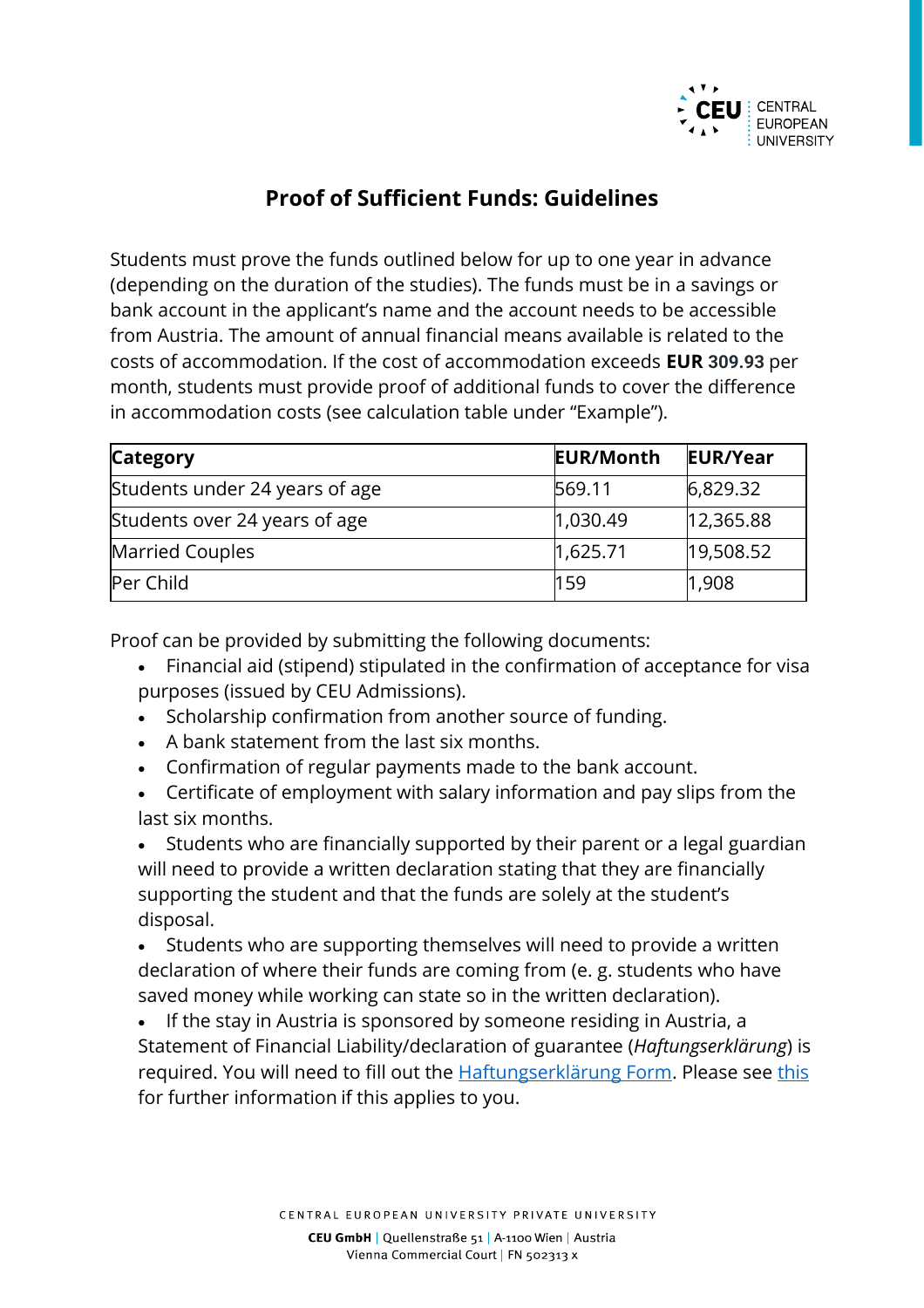Please ensure that the bank account is in your name and accessible from Austria. Remember: If your rent exceeds **EUR 309.93** a month, you will need to provide the sufficient proof of financial means to cover the amount of your rental costs.

## **Examples\*:**

Student, aged 27, receives a monthly stipend of EUR 500 from CEU and booked a dorm room that costs EUR 450/month.

| Required income by MA35/month               | EUR 1,030.49             |
|---------------------------------------------|--------------------------|
| CEU stipend/month                           | <b>EUR 500</b>           |
| Difference (EUR 1,030.49 - EUR 500)         | <b>EUR 530.49</b>        |
| Cost of accommodation/month                 | <b>EUR 450</b>           |
| Accommodation rate included in the required | EUR 309.93               |
| income/month                                |                          |
| Difference (EUR 450 - EUR 309.93)           | <b>EUR 140.07</b>        |
| Amount to provide evidence for/month        | EUR 530.49               |
|                                             | <b>FEUR 140.07</b>       |
|                                             | <b>Total: EUR 670.56</b> |

If the above student is accepted to a 1-year MA program, the monthly cost needs to be multiplied by 10, as the program length is 10 months (September through June). Please note that in this case the residence permit should be requested for 10 months, not for a whole year.

If the student is enrolled in a 2-year MA program, the residency permit can be requested for 1 year (12 months). In this case, the student needs to have a higher amount available for the 2 summer months of July and August, as CEU does not provide stipend for that period.

Student, aged 23, receives a monthly stipend of EUR 750 from CEU and booked accommodation at a price of EUR 285/month.

| Required income by MA35/month                            | <b>EUR 569.11</b>  |
|----------------------------------------------------------|--------------------|
| CEU stipend/month                                        | <b>EUR 750.00</b>  |
| Difference (EUR 569.11 - EUR 750.00)                     | <b>EUR-180.89</b>  |
| Cost of accommodation/month                              | <b>EUR 285.00</b>  |
| Accommodation rate included in the required income/month | <b>EUR 309.93</b>  |
|                                                          | EUR 569.11         |
| Amount to provide evidence for/month                     | - EUR 750.00       |
|                                                          | Total: EUR -180.89 |